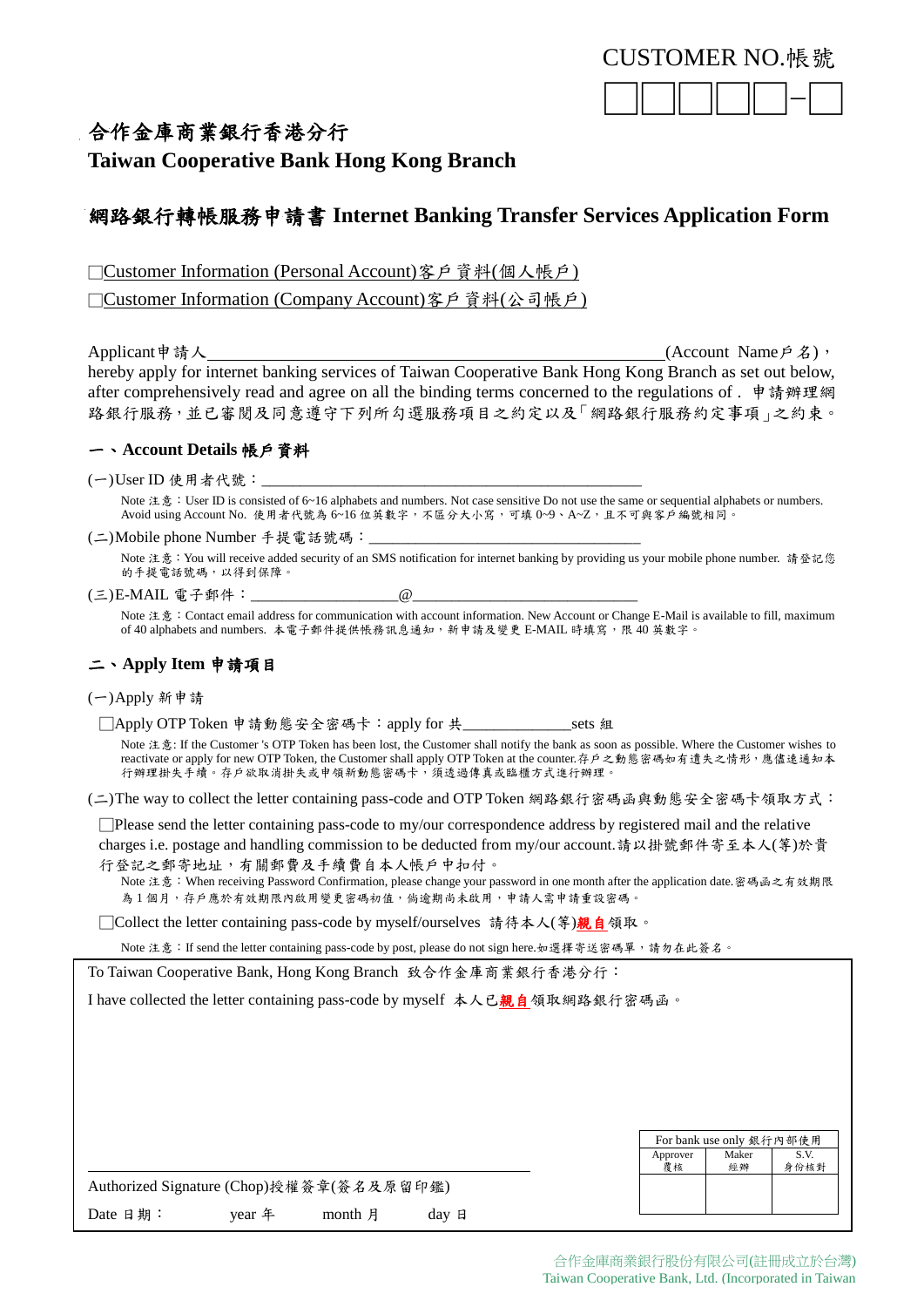

(三)Daily Transaction Limit Revision Request 申請更改每日交易限額

Please specify the new limit(s) below, up to the daily maximum allowed 請在下面註明新的交易限額,但切勿超 過每日銀行預設之最高轉出金額:

□Designated accounts 約定帳戶

□Daily accumulation Max. limit set by the Bank 依貴行預設轉出最高限額

(Company Account 公司網銀 HKD 1,000,000;Personal Account 個人網銀 HKD 1,000,000)

□Your Daily accumulation Max. limit (HKD)您的每日限額(港幣)為 HKD \_

Note 注意:

1.Any forward-dated transactions placed before the submission of this request form will not be subject to the new requested daily limits.上 述新設定的每日最高交易限額將不適用於在遞交此表格前已發出指示但尚未生效的所有轉帳交易

2.The Bank will increase the daily accumulation Max. limit, if your daily accumulation Max. limit is larger than the daily accumulation Max. limit set by the Bank without prior notice.請留意如您所要求的每日最高轉帳限額超過貴行預設,貴行將依您之需求提高每日最 高轉帳總額,而不另行通知。

(四)Designated accounts in Hong Kong for transfer outwards 約定轉出帳戶(限香港分行帳戶)

| No.<br>編號 | Add<br>新增 | <b>Delete</b><br>刪除 | Taiwan Cooperative Bank Hong Kong<br>Account Number.<br>在香港開設之合作金庫帳號 | Limit of daily accumulation<br>transferred outwards from<br>designated accounts (HKD) | Limit of daily accumulation<br>transferred outwards from<br>non-designated accounts (HKD)<br>約定轉帳每日累計轉出限額 非約定轉帳每日累計轉出限額 |
|-----------|-----------|---------------------|----------------------------------------------------------------------|---------------------------------------------------------------------------------------|-------------------------------------------------------------------------------------------------------------------------|
|           |           |                     |                                                                      | <b>HKD</b>                                                                            | <b>HKD</b>                                                                                                              |
| ⌒         |           |                     |                                                                      | <b>HKD</b>                                                                            | <b>HKD</b>                                                                                                              |
|           |           |                     |                                                                      | <b>HKD</b>                                                                            | <b>HKD</b>                                                                                                              |

Note 注意: For fund transfer to the designated accounts, the limit of daily accumulation and per transaction shall be set as HKD1,000,000 for Company accounts and HKD1,000,000 for Personal account.約定轉帳金額,每日累計轉出金額上限企業戶為 HKD1,000,000;個人戶則為 HKD1,000,000。

## (五)Apply for designated accounts for inward transfer 約定轉入帳戶(Intrabank transfer)自行轉入約定

| No.<br>編號      | 新增 | 刪除 | 受款人姓名 | Add  Delete  Name of Beneficiary  Beneficiary's Taiwan Cooperative Bank Account Number <br>合作金庫帳號 | Remittance<br>purposes<br>匯款用途 |
|----------------|----|----|-------|---------------------------------------------------------------------------------------------------|--------------------------------|
| T              |    |    |       |                                                                                                   |                                |
| $\overline{2}$ |    |    |       |                                                                                                   |                                |
| 3              |    |    |       |                                                                                                   |                                |
| $\overline{4}$ |    |    |       |                                                                                                   |                                |
| 5              |    |    |       |                                                                                                   |                                |
| 6              |    |    |       |                                                                                                   |                                |
| 7              |    |    |       |                                                                                                   |                                |
| 8              |    |    |       |                                                                                                   |                                |
| 9              |    |    |       |                                                                                                   |                                |
| 10             |    |    |       |                                                                                                   |                                |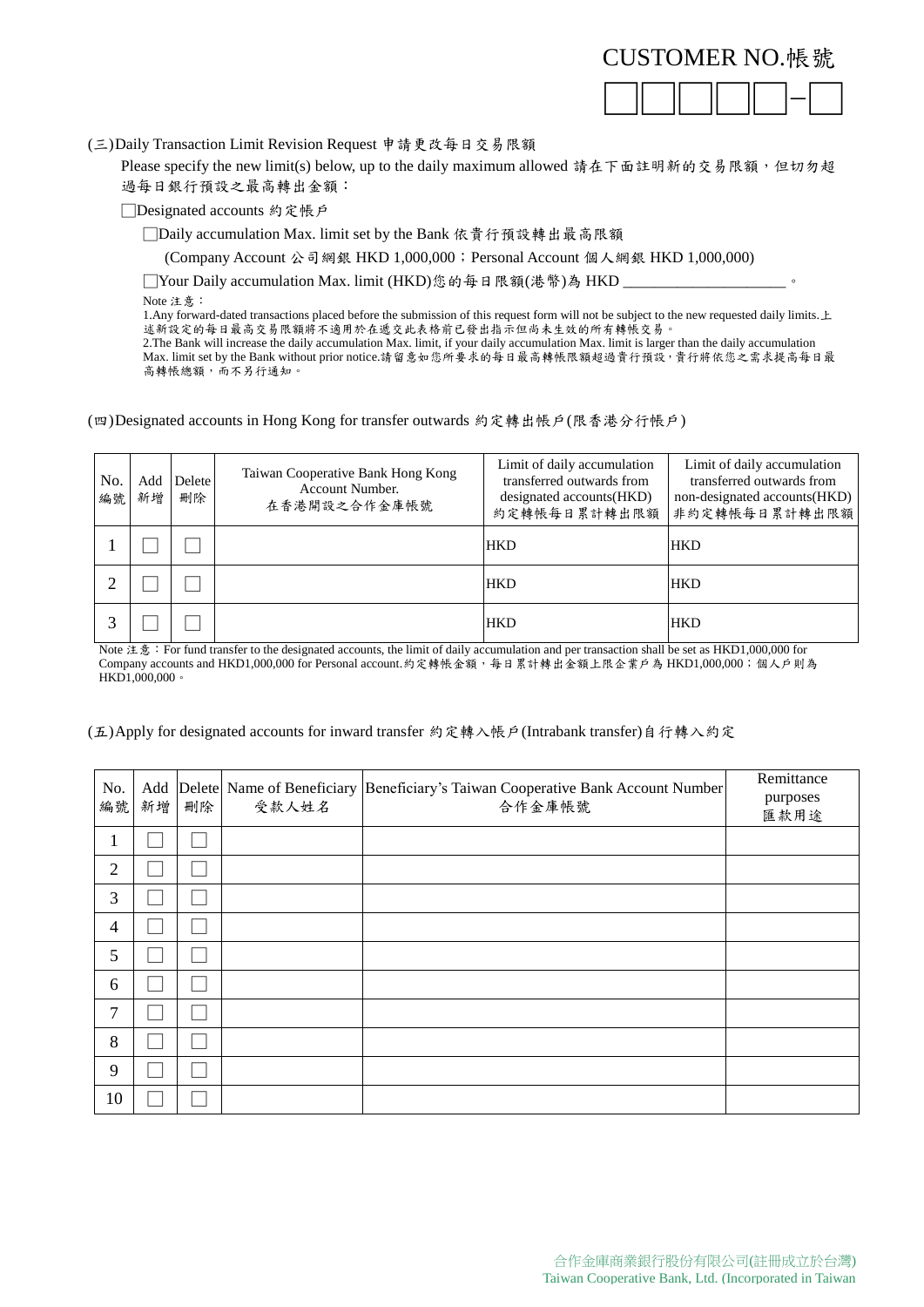

(六)Apply for designated accounts for interbank fund transfer 跨行轉帳約定轉入帳戶申請

NOTE 注意:Only applicable to Non- Taiwan Cooperative Bank Account in Hong Kong and Overseas Bank Account 只適用於在香港開設的非合 rorn factomy approache to rion ran

| (1) Request Type 變更類別:□新增 Add      | 刪除 Delete                                                     |
|------------------------------------|---------------------------------------------------------------|
| Name of Beneficiary Bank 受款銀行名稱    |                                                               |
| Beneficiary Name 受款人姓名             |                                                               |
| The Address of Beneficiary Bank 地址 | City:<br>Country:                                             |
| Beneficiary Account Number 受款帳號    |                                                               |
| Bank Code 銀行代碼 & SWIFT Code        |                                                               |
| Currency Code 匯款幣別                 |                                                               |
| Remittance purposes 匯款用途           |                                                               |
| 銀行專用 For Bank Use Only             |                                                               |
| RTGS/Swift 電文路徑                    | R01<br>$\Box$ MT103+R02<br>$\Box$ MT103<br>$\Box$ MT103+MT202 |
| 存同帳戶代碼(DUE Code)                   |                                                               |
| MT103/R01 Receiver 通匯行代碼           |                                                               |
| 轉入銀行的存同通匯行代碼                       |                                                               |

| (2) Request Type 變更類別:□新增 Add      | ∃刪除 Delete                                                 |
|------------------------------------|------------------------------------------------------------|
| Name of Beneficiary Bank 受款銀行名稱    |                                                            |
| Beneficiary Name 受款人姓名             |                                                            |
| The Address of Beneficiary Bank 地址 | City:<br>Country:                                          |
| Beneficiary Account Number 受款帳號    |                                                            |
| Bank Code 銀行代碼 & SWIFT Code        |                                                            |
| Currency Code 匯款幣別                 |                                                            |
| Remittance purposes 匯款用途           |                                                            |
| 銀行專用 For Bank Use Only             |                                                            |
| RTGS/Swift 電文路徑                    | $\Box$ MT103+R02<br>$\Box$ MT103 $\Box$ MT103+MT202<br>R01 |
| 存同帳戶代碼(DUE Code)                   |                                                            |
| MT103/R01 Receiver 通匯行代碼           |                                                            |
| 轉入銀行的存同通匯行代碼                       |                                                            |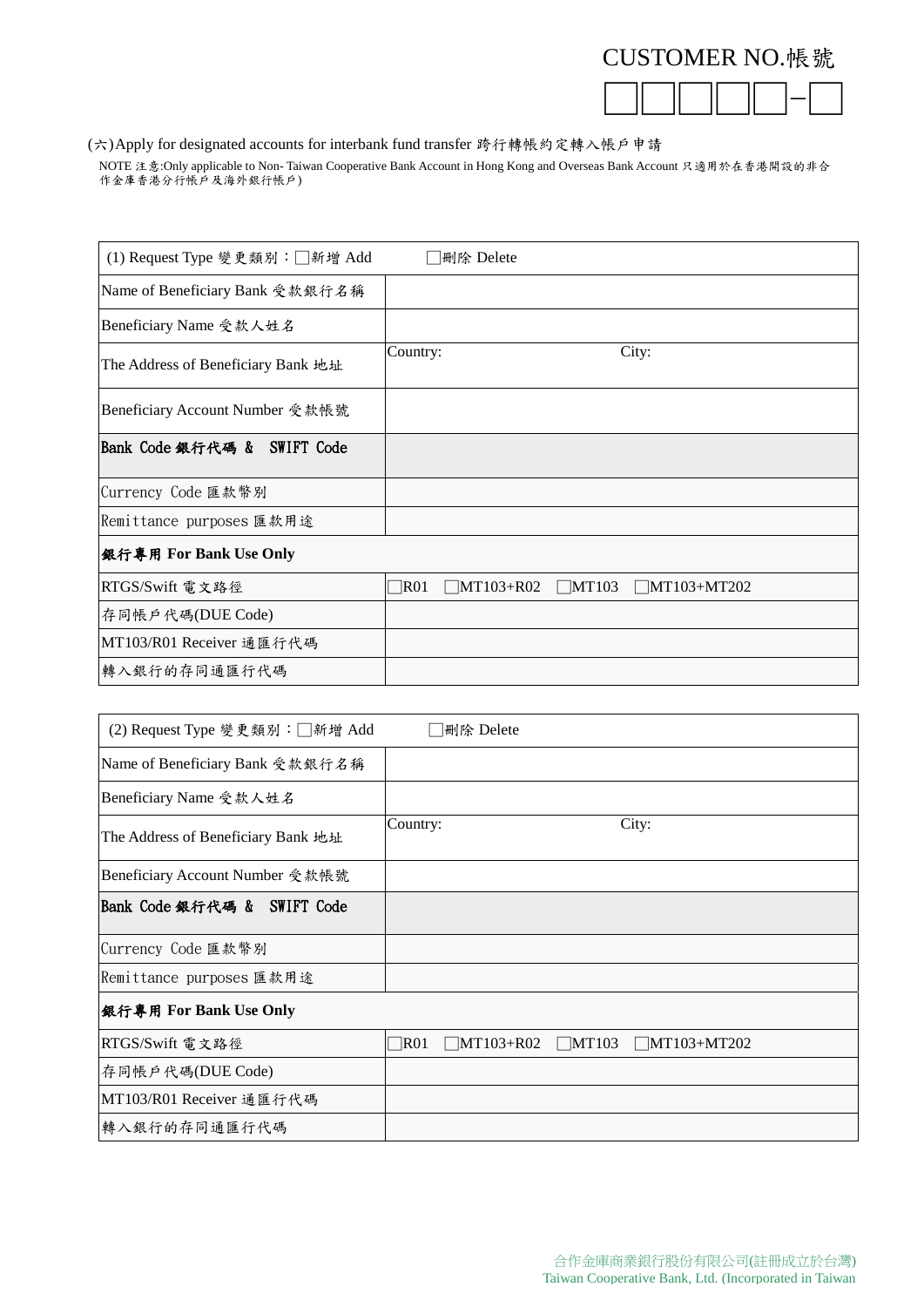|--|--|--|--|--|--|

| (3) Request Type 變更類別:□新增 Add      | 刪除 Delete                                                             |
|------------------------------------|-----------------------------------------------------------------------|
| Name of Beneficiary Bank 受款銀行名稱    |                                                                       |
| Beneficiary Name 受款人姓名             |                                                                       |
| The Address of Beneficiary Bank 地址 | City:<br>Country:                                                     |
| Beneficiary Account Number 受款帳號    |                                                                       |
| Bank Code 銀行代碼 & SWIFT Code        |                                                                       |
| Currency Code 匯款幣別                 |                                                                       |
| Remittance purposes 匯款用途           |                                                                       |
| 銀行專用 For Bank Use Only             |                                                                       |
| RTGS/Swift 電文路徑                    | $\n  R01\n$<br>$\Box$ MT103+R02<br>$\Box$ MT103<br>$\Box$ MT103+MT202 |
| 存同帳戶代碼(DUE Code)                   |                                                                       |
| MT103/R01 Receiver 通匯行代碼           |                                                                       |
| 轉入銀行的存同通匯行代碼                       |                                                                       |

| (4) Request Type 變更類別:□新增 Add      | │刪除 Delete                                                    |
|------------------------------------|---------------------------------------------------------------|
| Name of Beneficiary Bank 受款銀行名稱    |                                                               |
| Beneficiary Name 受款人姓名             |                                                               |
| The Address of Beneficiary Bank 地址 | City:<br>Country:                                             |
| Beneficiary Account Number 受款帳號    |                                                               |
| Bank Code 銀行代碼 & SWIFT Code        |                                                               |
| Currency Code 匯款幣別                 |                                                               |
| Remittance purposes 匯款用途           |                                                               |
| 銀行專用 For Bank Use Only             |                                                               |
| RTGS/Swift 電文路徑                    | $\Box$ MT103<br>R01<br>$\Box$ MT103+R02<br>$\Box$ MT103+MT202 |
| 存同帳戶代碼(DUE Code)                   |                                                               |
| MT103/R01 Receiver 通匯行代碼           |                                                               |
| 轉入銀行的存同通匯行代碼                       |                                                               |

**Total Designated for transfer outwards are** 本次約定轉出帳號**\_\_\_\_\_accounts** 戶**, Designated for inward transfer are** 轉入本行帳號**\_\_\_\_\_accounts** 戶**, and Designated for interbank fund transfer** 跨行轉帳約定轉入帳號**\_\_\_\_\_accounts** 戶。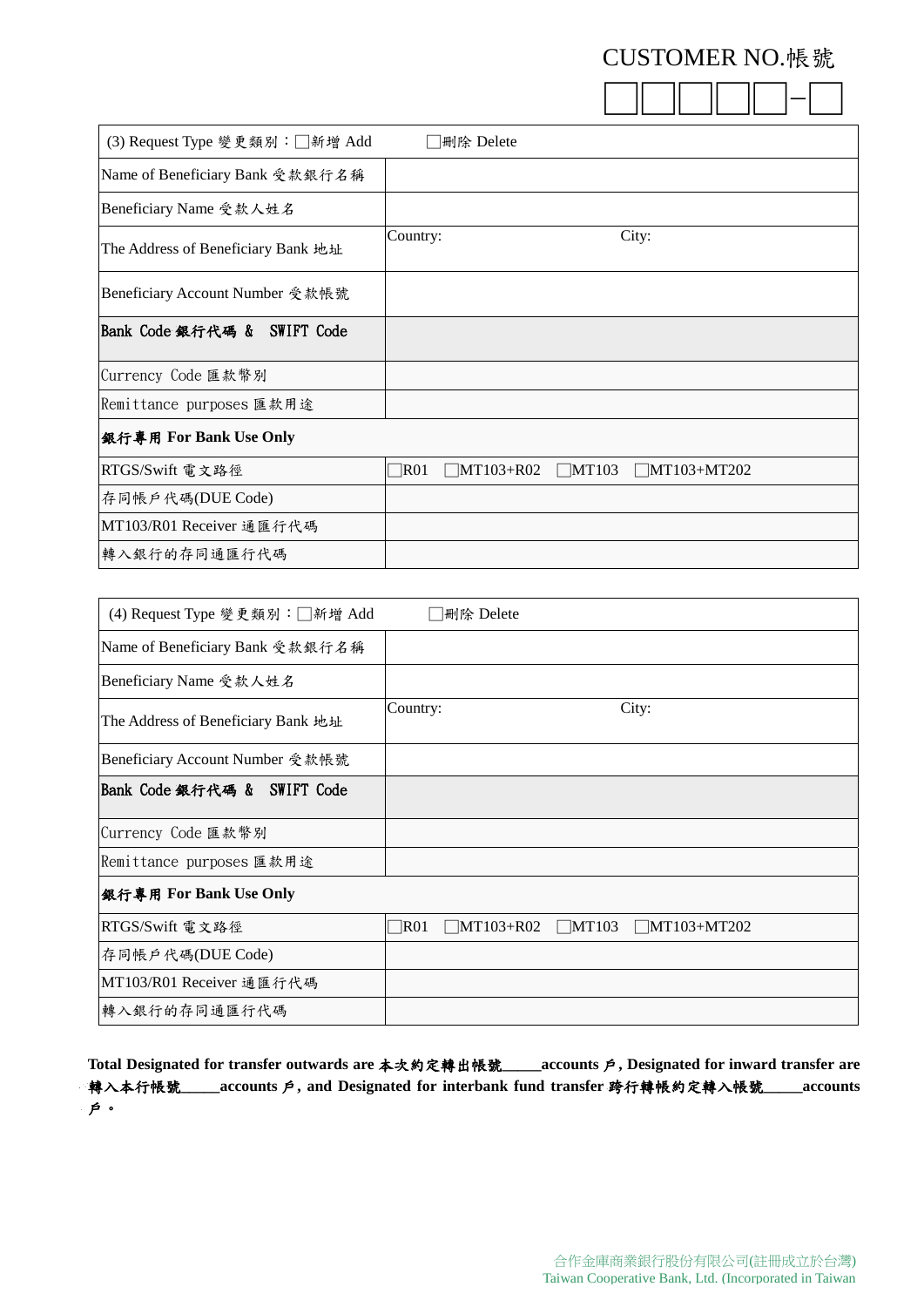| CUSTOMER NO. 帳號 |  |
|-----------------|--|
|-----------------|--|

(七)Designated accounts in Taiwan Branches for transfer outwards 約定轉出帳 戶(限本人台灣地區各分行帳戶)

Applicant 申請人即存戶\_\_\_\_\_\_\_\_\_\_\_\_\_, ID 身分證字號/統一編號\_\_\_\_\_\_\_\_\_\_\_\_\_\_\_\_\_, to the branch 向貴 行 部(分行)apply for internet banking services of Taiwan Cooperative Bank Hong Kong Branch as set out below, after comprehensively read and agree on all the binding Terms and Conditions of Internet Banking Service Agreement of Taiwan Cooperative Bank 申請網路銀行下列各項服務並同意遵守貴行約定事項所訂條款。

| No. | 編號 新增 | Add Delete<br>刪除 | Taiwan Cooperative Bank<br><b>Account Number</b><br>在台灣開設之合作金庫帳號 | Special agreement to limit<br>of daily accumulation<br>transferred outwards from<br>designated accounts(HKD)<br>轉出每日累計限額<br>(特別約定) | Authorized<br>Signature<br>(Chop)<br>授權簽章<br>(原留印鑑) | 驗印 | 核章 |
|-----|-------|------------------|------------------------------------------------------------------|------------------------------------------------------------------------------------------------------------------------------------|-----------------------------------------------------|----|----|
|     |       |                  |                                                                  | <b>HKD</b>                                                                                                                         |                                                     |    |    |
| 2   |       |                  |                                                                  | <b>HKD</b>                                                                                                                         |                                                     |    |    |
| 3   |       |                  |                                                                  | <b>HKD</b>                                                                                                                         |                                                     |    |    |

Note 注意: For fund transfer to the designated accounts, the limit of daily accumulation and per transaction shall be set as HKD1,000,000 for Company accounts and HKD1,000,000 for Personal account.約定轉帳金額,則每日累計轉出金額上限企業戶為 HKD1,000,000 個人戶為 HKD1,000,000。

(八)Apply for designated accounts for inward transfer 約定轉入帳戶(Intrabank transfer)自行轉入約定

| NO  <br>編號 | 新增 | Add Delete<br>刪除 | Beneficiary's Taiwan Cooperative Bank Hong Kong Account Number<br>在香港開設之合作金庫帳號 |
|------------|----|------------------|--------------------------------------------------------------------------------|
|            |    |                  |                                                                                |
|            |    |                  |                                                                                |
|            |    |                  |                                                                                |
|            |    |                  |                                                                                |

**Total Designated for transfer outwards are** 本次約定轉出帳號\_\_\_\_\_**accounts** 戶**, and Designated for inward transfer are** 轉入帳號\_\_\_\_\_**accounts** 戶。

## 三、**Declaration** 客戶聲明

 $\overline{a}$ 

- 1.I confirm that the information given above is correct and complete, and authorize the Taiwan Cooperative Bank Hong Kong Branch to confirm this from any source you may choose.本人證實上述資料乃屬正確及完整,並授權合作金 庫商業銀行香港分行可向任何方面查證。
- 2.I have read and understand the Terms and Conditions of Internet Banking Service Agreement of Taiwan Cooperative Bank and agree to be governed by them. 本人已閱讀及明白合作金庫商業銀行香港分行網路銀行服務約定事 項,並同意接受該等條款及細則所約束。

| For bank use only 銀行內部使用 |       |      |  |
|--------------------------|-------|------|--|
| Approver                 | Maker | S.V. |  |
|                          |       | 身份核對 |  |
|                          |       |      |  |
|                          |       |      |  |
|                          |       |      |  |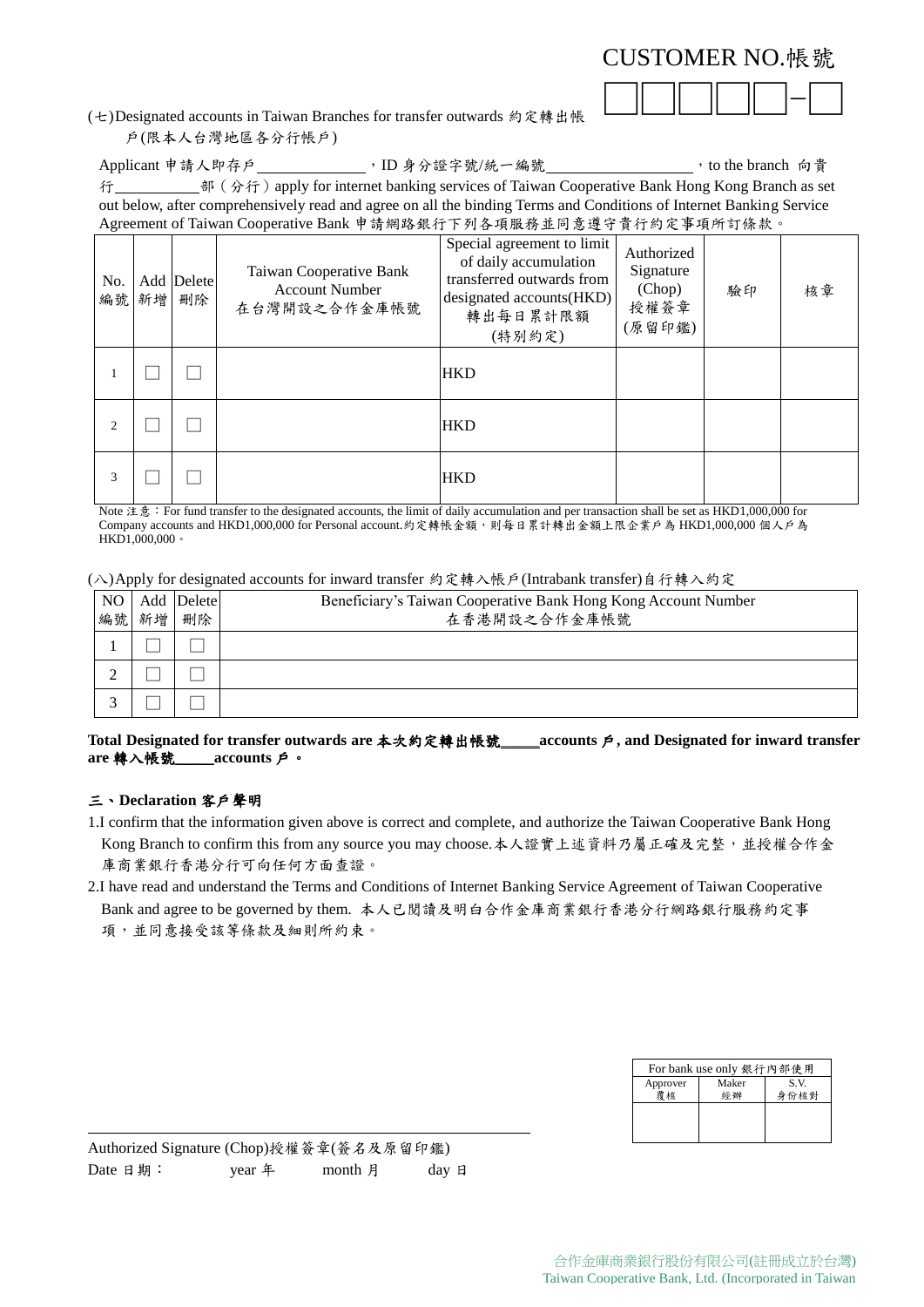□□□□□-□

# 合作金庫商業銀行香港分行網路銀行服務約定事項

## Terms and Conditions of Internet Banking Service Agreement of Taiwan Cooperative Bank

## 一、 適用範圍 **Scope**

本約定事項係網路銀行業務服務之一般性共同約定,除個別約定事項另有約定外,悉依下列所有約定條款及條件 (「本約定 事項」)、貴行之重要聲明及香港《個人資料(私隱)條例》及普通法下的客戶保密規定所限制。本約定事項係依據香港銀行公 會所頒發的《銀行營運守則》適用之條款所擬定。個別約定事項不得牴觸本約定事項。但個別約定事項對存戶之保護更有利 者,從其約定。

This Agreement shall constitute the general terms and conditions for internet banking service. Unless otherwise provided for by another contract,, the services shall be governed by the terms and conditions as stipulated in this Agreement, the significant statement of the Bank, the Personal Data (Privacy) Ordinance - PDPO) and common law customer confidentiality. This Agreement is made in accordance with the applicable provisions of the Code of Banking Practice issued by Hong Kong Association of Banks. Any specific agreements shall not contravene this Agreement. However, if such specific agreements provide greater protection to the Customer, such specific agreements shall prevail.

## 二、 名詞定義 **Definitions**

(一)「網路銀行業務」(Internet Banking):指存戶端電腦經由網際網路與貴行電腦連線,無須親赴銀行櫃台,即可直接取得 貴行所提供之各項金融服務。

"Internet banking" means that the Customer may directly access the various financial services provided by the Bank without going to the bank counter personally once the Customer's computer terminal connects with the Bank's computer via the internet.

(二)「網路銀行系統」:指貴行(或其他由貴行以絕對的酌情權力不時指定的服務供應商)用作運作本網路銀行服務的系統及 設備。

"Internet Banking System": means the system and equipment of the Bank (or such other service provider(s) as the Bank may, in its absolute discretion, nominate from time to time) for operating the Internet Banking Service.

- (三)「電子訊息」(Electronic Message):指貴行或存戶經由電腦及網路連線傳遞之訊息。 "Electronic message" means the message transmitted by the Bank or the Customer via the PC and internet.
- (四)「指示」:指申請人 (或聲稱為申請人的任何其他人士) 透過提供申請人之使用者代號、密碼及/或其他識別資料並根據 本契約的條款給予貴行有關使用本網路銀行服務或透過本網路銀行服務進行任何交易之指示。

"Instruction": means the instruction(s) in respect of the Internet Banking Service or any transaction conducted through the Internet Banking Service given by quoting the username, user password and/or such other identifier(s) of the Customer by the Customer (or such other person purporting to be the Customer) to the Bank in accordance with the provisions of this Agreement.

(五)「約定帳戶」:指申請人與貴行以書面方式指定的申請人可透過本網路銀行服務進行款項轉出或轉入之帳戶。

"Designated Accounts": means accounts from time to time specified by the Customer with the Bank in writing for the purpose of inward or outward transfer of funds conducted through the Internet Banking Service.

- (六)「服務時間」:提供一週7天每天24小時全天候金融服務,惟每日下午六點半至七點將進行系統批次作業,此期間將暫 停客戶線上查詢與交易服務。 "Service hours" mean 24 hours a day, 7 days a week from Monday to Friday, but we will suspend the inquiry and transaction services from 18:30 to 19:00 for running the system batch job.
- (七)「安全電子資料傳輸協定(Secure Socket Layer,SSL)」:係指資料以SSL通訊協定在網際網路傳輸,確保訊息之隱密性 及訊息之完整性。 "Secure Sockets Layer (SSL)" are cryptographic protocols that provide security and data integrity for communications over

TCP/IP networks such as the Internet.

(八)「動態密碼」:One Time Password(以下簡稱 OTP),其運作模式是由 OTP 內部晶片透過特殊演算法計算出一組動態密碼。 "Dynamic Password" means One Time Password (OTP) generated by (OTP reader) chip using special algorithm.

## 三、 網頁之確認 **Identification of webpages**

存戶使用網路銀行前,請先確認網路銀行正確之網址(http://www.tcb-bank.com.hk),才使用網路銀行服務;如有疑問,存戶 應洽詢貴行客服專線。

貴行應盡善良管理人之義務,隨時注意有無偽造之網頁。

Prior to using the internet banking services, the Customer shall check and ensure the correct internet banking

website(http://www.tcb-bank.com.hk) and contact us immediately should you encounter any difficulties or irregularities. Also, the Bank shall perform the duty of care as a bona fide administrator to keep alert of the existence of any false website.

## 四、 連線所使用之網路 **Internet Connection**

存戶與貴行同意使用約定之網際網路進行電子訊息傳輸。雙方應分別就各項權利義務關係與各該網路業者簽訂網路服務約定 事項,並各自負擔網路使用之費用。

The Bank and the Customer agree to transmit the electronic messages via the internet as agreed. The Bank and the Customer shall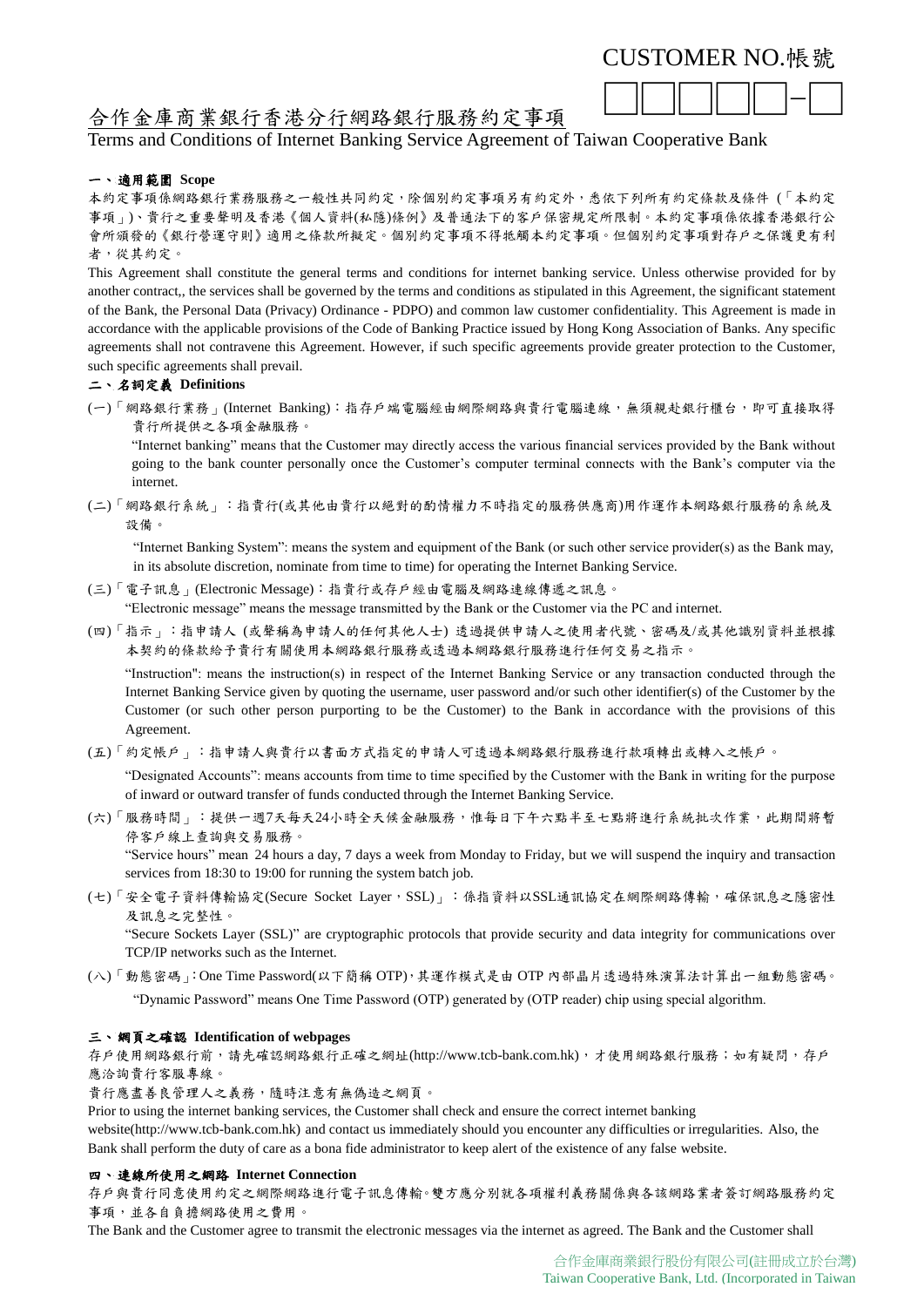

enter into service agreements with the internet provider with respect to their rights and obligations respectively, and shall bear the fees for accessing to the internet respectively.

## 五、 電子訊息之接收與回應 **Receipt of and response to electronic message**

貴行接收含數位憑證或經貴行及存戶同意用以辨識身分之電子訊息後,應即時進行檢核或處理,並將檢核或處理結果通知存 戶。貴行或存戶接收來自對方任何電子訊息,若無法辨識其內容時,視為自始未傳送。但貴行可確定存戶身分時,應立即將 內容無法辨識之事實通知存戶。

Upon receipt of the electronic message containing digital certificate or other symbols agreed by the Bank and the Customer for verification of identity, the Bank shall proceed to verify or process it immediately, and inform the Customer the verification or processing result. Where it is impossible for the Bank or the Customer to identify the contents of any electronic message from the other party, the electronic message will be deemed never transmitted. However where the Bank is able to identify the Customer's identity, the Bank shall notify the Customer the facts that contents therein are not identifiable.

## 六、 電子訊息之不執行 **Non-execution of electronic message**

如有下列情形之一,貴行得不執行任何接收之電子訊息:

In the event of any of following circumstances, the Bank may refuse to execute any electronic message it receives:

- (一)有具體理由懷疑電子訊息之真實性或所指定事項之正確性者。 where the Bank has substantive reason to doubt the authenticity of the electronic message or the accuracy of matters instructed therein;
- (二)貴行依據電子訊息處理,將違反相關法令之規定者。

where the Bank would violate laws and/or regulations if the Bank shall process the electronic message;

(三)貴行因存戶之原因而無法於帳戶扣取存戶所應支付之費用者。

where it is impossible for the Bank to debit the fees payable by the Customer from the Customer's account due to causes attributable to the Customer.

## (四)貴行不執行前項電子訊息者,應同時將不執行之理由及情形通知存戶,存戶受通知後得以電話向貴行確認。

If the Bank will not execute the electronic message due to any of the foregoing paragraphs, the Bank shall concurrently notify the circumstances and the reason for non-execution to the Customer. The Customer may then make enquiries with the Bank by phone after receipt of the Bank's notice.

## 七、 存戶軟硬體安裝與風險**Customer's installation of software and hardware and risks**

存戶申請使用本約定事項之服務項目,應自行安裝所需之電腦軟體、硬體,以及其他與安全相關之設備。安裝所需之費用及 風險,由存戶自行負擔。

第一項軟硬體設備及相關文件如係由貴行所提供,貴行僅同意存戶於約定服務之範圍內使用,不得將之轉讓、轉借或以任何 方式交付第三人。因存戶之行為致侵害貴行或第三人之智慧財產權或其他權利,或因不當之操作使用致生損害時,應自負其 責任。存戶如因電腦操作需要而安裝其他軟硬體,有與貴行所提供之軟硬體設備併用之必要者,應遵守貴行所提供安裝之相 關資料,並自行負擔其費用及風險。

The Customer applying to use the services provided under this Agreement shall install computer software, hardware and other equipments related to security on his/her own. The expenses for installation and risks shall be borne by the Customer solely.

If the software and hardware as stipulated in the preceding paragraph and related documents are provided by the Bank, the Bank only agrees that the Customer may use them within the scope of service as agreed herein and the Customer is prohibited from transferring, lending them or delivering by any means whatever to any third party. Where the Customer's act infringes upon the Bank's or a third party's intellectual property right or other rights and interests, or any damage is caused due to inappropriate use, the Customer shall be solely liable for the damages. Where it is necessary for the Customer to install other software and hardware and to use them together with the software and hardware provided by the Bank to meet the operation needs, the Customer shall follow the relevant information and requirements for the installation provided by the Bank and bear the expenses and risk thereof solely on his/her own.

## 八、 存戶連線與責任 **Customer's connection and responsibility**

貴行與存戶有特別約定者,必須與貴行為必要之測試後,始得連線。

存戶對貴行所提供之授權使用者代號、密碼、軟硬體及相關文件,應負保管之責。

存戶輸入前項密碼連續錯誤達規定次數時(註1),貴行電腦即自動停止存戶使用本約定事項之服務。存戶如擬恢復使用,應 重新辦理申請手續。

註1:登入密碼連續錯誤達規定四次時,電腦即自動停止存戶使用本約定事項之服務。

Where the Bank and the Customer have any special agreement, the Customer must have completed the necessary tests instructed by the Bank before connection with the Bank's terminal is permitted.

The Customer shall be responsible for maintaining the username, PIN code, software ,hardware and related documents provided by the Bank. Where the Customer enters the PIN Code in error for specific times<sup>1</sup>, the Bank's computer will immediately suspend the Customer from using the services under this Agreement automatically. Where the Customer wishes to restore the use of services, the Customer shall make a new application again. The Customer shall return the equipment and related documents provided by the Bank immediately upon termination of this Agreement.

[1]: When the Customer enters the PIN Code in error for consecutive four times, the Bank's computer will immediately suspend the Customer from using the services under this Agreement automatically.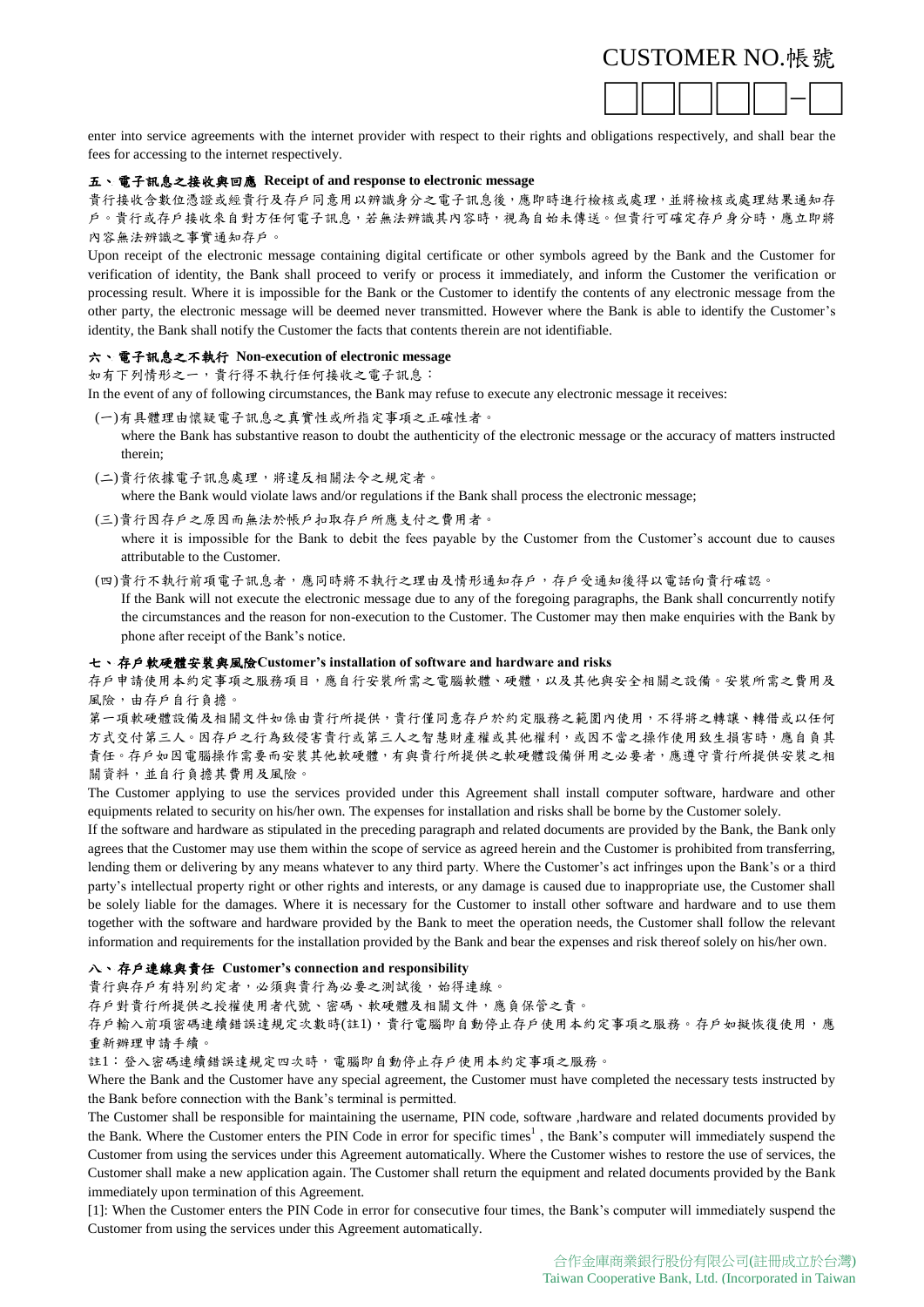

## 九、 電子訊息錯誤之處理 **Response to error in electronic messages**

存戶利用本約定事項之服務,如其電子訊息因不可歸責於存戶之事由而發生錯誤時,責行應協助存戶更正,並提供其他必要 之協助。前項服務因可歸責於貴行之事由而發生錯誤時,貴行應於知悉時,立即更正,並同時以電子訊息或貴行及存戶約定 之方式通知存戶。

Where the Customer's electronic message is in error due to causes not attributed to him/her when using the services under this Agreement, the Bank shall assist the Customer to make correction and provide other necessary assistance. Where the services referred to in the preceding paragraph are in error due to causes attributed to the Bank, the Bank shall make correction immediately upon having knowledge thereof and inform the Customer by electronic message or in other manners agreed by the Bank and the Customer

## 十、 電子訊息之合法授權與責任 **Lawful Authorization of electronic messages and Responsibilities**

存戶與貴行應確保所傳送至對方之電子訊息均經合法授權。

存戶與貴行於發現有第三人冒用或盜用授權使用者代號、密碼,或其他任何未經合法授權之情形,應立即以電話或書面或其 他約定方式通知他方停止使用該服務並採取防範之措施。貴行接受通知前,對第三人使用該服務已發生之效力,除非貴行能 證明存戶有故意或過失者外,貴行仍負責任。

The Bank and the Customer shall ensure that all electronic messages transmitted to each other have been legally authorized.

Where the Bank and the Customer discover that any third party has misused or stolen the username, PIN code, or any other circumstances where there is no lawful authorization, the Bank and/or the Customer shall notify the other party to suspend the use of the services and to take preventative measures by telephone , in writing or in other manners as agreed. Before receipt of the notice as stipulated in the preceding paragraph, the Bank shall still be liable for the transactions conducted by the third party by using the Service, unless the Bank is able to prove that such transactions are intentionally or negligently conducted by the Customer.

## 十一、 資料安全 **Data Security**

存戶與貴行應各自確保電子訊息安全,防止非法進入系統、竊取、竄改或毀損業務記錄及資料。第三人破解使用電腦之保護 措施或利用電腦系統之漏洞爭議,由貴行就該事實不存在負舉證責任。駭客入侵貴行之電腦或相關設備者所發生之損害,由 貴行負擔。

The Bank and the Customer shall respectively guarantee the safety of electronic messages, and prevent illegal entry into the system, theft, tampering with and damage of the transaction record and data. The burden of proof shall rest on the Bank over the non-existence of the fact that a third party has penetrated the safety measures of the computer or taken advantage of the defect of the computer system. The damage caused by hacker's invasion of the computer or relevant equipment shall be borne by HSBC.

## 十二、 保密義務 **Non-disclosure Obligation**

除其他法律規定外,存戶與責行應確保所交換之電子訊息或一方因使用或執行本約定事項服務而取得他方之資料,不洩漏予 第三人,亦不可使用於與本約定事項無關之目的,且於經他方同意告知第三人時,應使第三人負本條之保密義務。 前項第三人如不遵守此保密義務者,視為本人義務之違反。

Unless otherwise provided for in law, the Bank and the Customer shall ensure that electronic messages exchanged between the parties or information obtained from the other party in the course of use or performance of services under this Agreement will not be disclosed to a third party or be used for any purpose not related to this Agreement. Should the information be disclosed to a third party with the other Party's approval, the party disclosing the information to the third party should ensure the third party to comply with the same non-disclosure obligation as prescribed in this article.

If the third party referred to in the preceding paragraph fails to perform its obligation of confidentiality, if shall be deemed a violation by the party who disclosed such messages or data to the third party.

## 十三、 電子訊息之效力 **Effect of electronic message**

存戶與貴行同意依本約定事項交換之電子訊息,其效力與書面文件相同。

The Bank and Customer agree that the electronic messages exchanged under this Agreement have the same effect as documents in writing.

## 十四、 不可抗力 **Force majeure**

一方於發生不可抗力情事時,對於本約定事項所生義務之不履行或遲延履行均不視為違約,亦無須負任何賠償責任。 The Bank or the Customer shall not be liable for the damages suffered by the other party due to either party's non-performance or delay in performing the obligation under this Agreement caused by force majeure.

## 十五、 轉帳匯款交易**Fund Transfer**

(一)存戶應事先以書面申請轉出帳號及轉入帳號。存戶得視各帳戶實際需要,訂定各帳戶轉出最高限額,每日轉出最高限 額。約定帳戶轉帳部分,如存戶未約定轉帳金額,則每日累計轉出金額上限,企業戶為HKD5,000,000,個人戶為 HKD1,000,000。非約定帳戶轉帳部分,每日轉出金額企業戶最高不得逾HKD500,000,個人戶最高不得逾HKD 50,000 。

The Customer shall apply to designate the accounts for transfer funds outward and designated the accounts for transfer inward in writing. The Customer may set the maximum amount of fund transfer outward accumulatively per day. For fund transfer to the designated account, where the Customer fails to designate the amount of fund which can be transferred to the designated account, limit of daily accumulation shall be set as HKD5,000,000 for Business accounts and HKD1,000,000 for Personal account. For fund transfer to non-designated account, the accumulatively per day shall be set as HKD500,000 for Business accounts and HKD 50,000 for Personal account.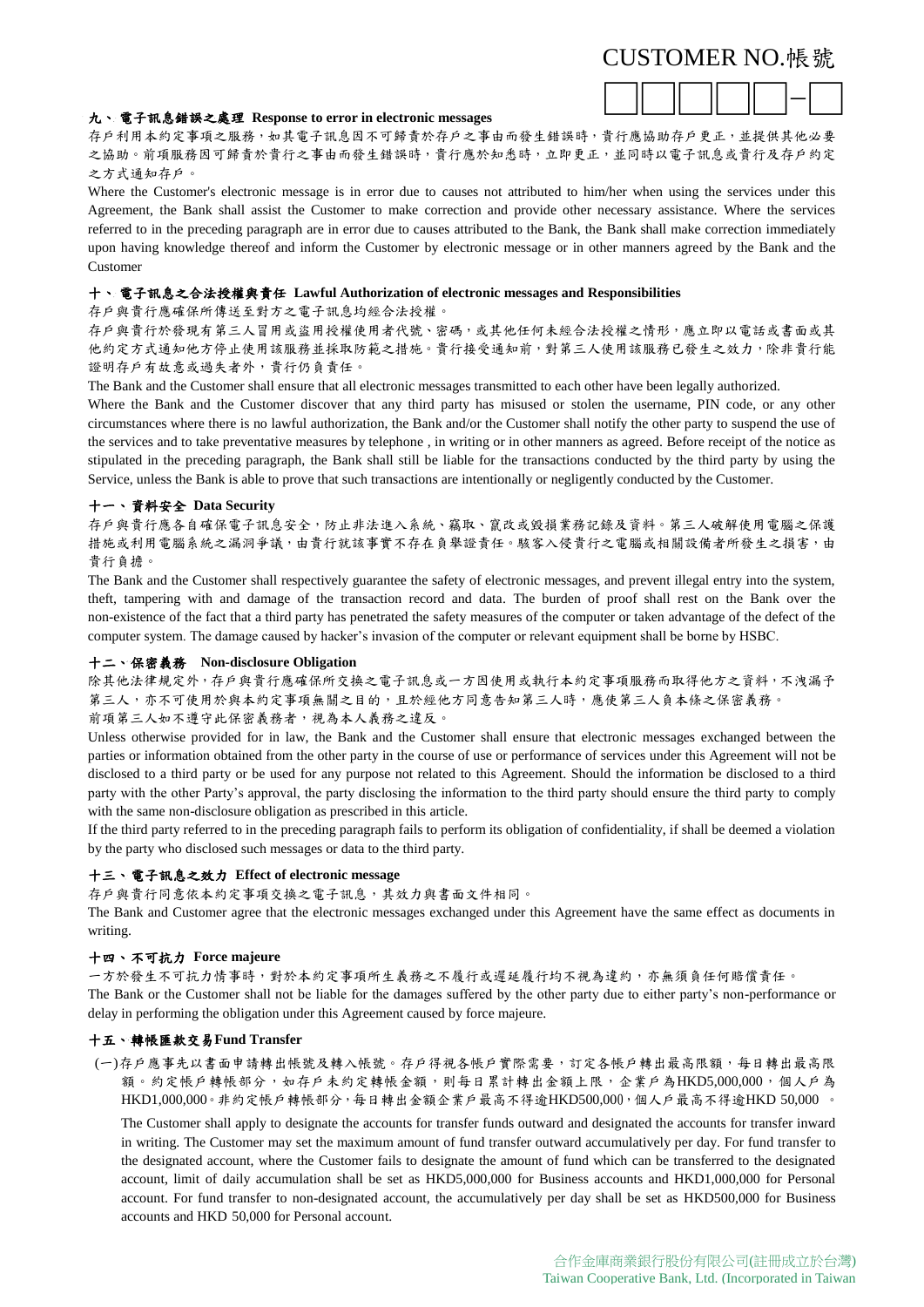

(二)已成交之外匯交易,不得撤銷。存戶如有重大違約情形,貴行得取消存戶線 上外匯交易資格。Foreign exchange that has been transacted shall not be revoked. If the customer commits a material breach of the Agreements, the Bank ma cancel the customer's qualification for performing no-line foreign exchange transaction

- (三)異常帳戶處理Response to extraordinary accounts.如經貴行研判存戶之帳戶有疑似不當使用之情事時,貴行得逕自終止存 戶使用網路轉帳功能。If the Bank determines that the customer's account demonstrates any circumstances that it may be improperly used, the Bank may at its sile discretion terminate the right of the Customer to use internet banking.
- (四)存戶同意如下Customer agree the following terms:
	- a.貴行有權按貴行的發送安排處理跨行轉帳的申請The Bank reserves the right to effect an instruction as RTGS according to its routing arrangement;
	- b.如貴行未能提供一確定的匯率報價,會以臨時匯率辦理跨行轉帳,並在確知實際匯率做出調整。任何臨時匯率與實 際匯率之間的差額,得視當時情況在存戶的帳戶中扣除或歸還;Where the Bank is unable to provide a firm exchange rate quotation, the Bank shall effect the RTGS on the basis of a provisional exchange rate which shall be subject to adjustment when the actual exchange holder's account;
	- c.貴行於當日結束前收到匯款申請,有可能不能在當日處理。同時,貴行只會在有關服務能夠提供的情形下,包括但 不限於有關國家/目的地銀行及有關貨幣的結算系統,方能處理有關申請;Applications received by the Bank's remittances department by the cut-off times as stipulated by the Bank from time to time may not be processed on the same day. Also, processing of the applications will be subject to the availability of the relevant services, including(but not limited to)the availability of clearing system of the currency and country of the correspondent and/or destination banks;
	- d. 貴行無須知會存戶The Bank is not responsible to advise the Customer of:
		- (a) 有關受款國當地法律或規例所實施的外匯管制或其他類似限制,亦無須就匯款因該等管制及限制而引致的任何 損失或遲延承擔責任。存戶應自行查詢有關的規定any exchange control or similar restriction which may be imposed by the local laws or regulations in the country in which payment is to be effected and shall not be liable for any loss or delay as a result of the payment being subject to such control and restriction. The Customer is strongly advised to make his own enquiries;
		- (b)有關海外銀行或其他銀行可能收取的費用,亦無須就不能提供此項資料承擔責任any charges which may be imposed by overseas bank or other bank and shall not be liable if such information cannot be provided;
	- e.貴行有權在任何情況下不處理或拒絕有關跨行轉帳申請而不須給予任何理由The Bank reserves the right not to accept or otherwise reject an application for a RTGS without giving reasons;
	- f. 為遵守有關打擊洗黑錢和恐怖分子籌資活動的規定及/或國際條例,貴行在進行跨行轉帳交易時,可能有需要透露 有關存戶的個人或其他客戶資料,包括但不限於存款帳戶號碼和存戶姓名、地址及其他資料。存戶在此授權貴行向 貴行認為有需要的任何相關代理銀行,付款人或其他適當監管機構做出此等披露。To comply with regulatory and/or international guidelines concerning anti-money laundering and anti-terrorist financing activities, in processing a RTGS, the Bank may be required to disclose the personal data or other customer information of the Customer, including without limitation the origination account number(where applicable) and the Customer's name, address and other unique reference (such as date of birth or number of personal/corporate identity document) and the Customer hereby authorizes the Bank to make such disclosure to any correspondent bank involved, the payee or other appropriate authorities as the Bank considers appropriate.
	- g.存戶明白貴行不能及時處理涉及外匯兌換的付款申請/交易指示,並接受貴行會以處理付款申請/指示當時的現行 匯率處理該付款申請/指示,而實際匯率可能與存戶發出申請/指示時的匯率有所差異。貴行於存戶發出申請/交 易指示時所提供的任何匯率只供參考,實際匯率以處理該申請/指示當時的現行匯率為準。the Customer accepts that there will be a time lapse between submission of payment application/transaction request involving currency conversion and the processing of such application/request, and the prevailing exchange rates at the time of processing of such application request ( which may vary from the exchange rates at the time of submission) will apply to such application/request. Any exchange rate provided by the Bank at the time of submission of payment application/transaction request is for indication only, the actual exchange rate applicable will be the prevailing exchange rate at the time of processing of such application/request.

## 十六、 紀錄保存 **Maintenance of record**

存戶與貴行應保存所有含數位憑證之電子訊息及經由網路所提供相關電子訊息之紀錄,並應確保其真實性及完整性。貴行對 前項紀錄之保存,應盡善良管理人之注意義務。保存期限至少為七年。

The Bank and the Customer shall maintain all electronic messages containing digital certificate and the record for the relevant electronic messages provided via internet, and shall ensure the authenticity and comprehensiveness of the records. The Bank shall maintain the records referred to in the preceding paragraph with due care as a bona fide administrator for at least seven years.

## 十七、 文書送達 **Service of documents**

存戶保證其所提供予貴行的資料(無論在開戶約定書或其他文件中)就其所知均屬正確,並同意貴行有權使用有關資料記錄 (包含但不限於地址、電話號碼、電郵地址、手提電話及傳真號碼)(統稱「聯絡資料」),做為與存戶通訊之用(無論是 透過書面、電話、SMS短訊、傳真、電郵或其他方式)。The Customer warrants that all particulars given to the Bank (whether in an account opening form or otherwise) are, to the best of the customer's knowledge, accurate and acknowledges that the Bank may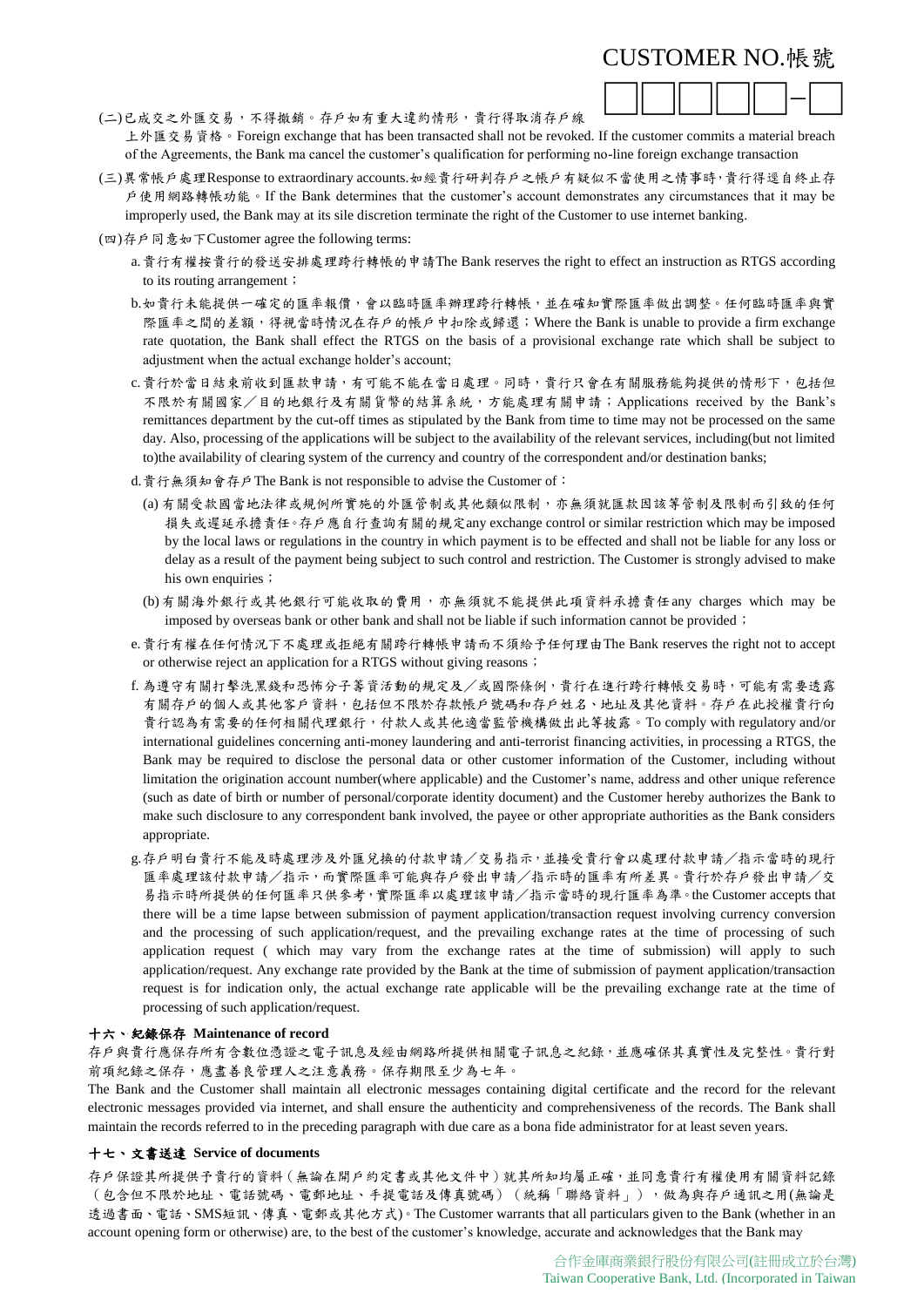

make use of any such particulars recorded with the Bank( including without limitation address, telephone number, email address, mobile phone and fax number)(collectively "Contact Details") as a means of communication with the customer (whether through letters, telephone call, SMS, fax, email or otherwise. )存戶亦承諾聯絡資料變更,應即以書面或其他約定方式通知貴行,並同意 改依變更後之聯絡資料為送達處。凡以存戶最後於貴行登記的任何一項或多項聯絡資料向存戶發送的所有通訊,得視為已正 式送達存戶。如貴行根據存戶最後於貴行登記的一項或多項聯絡資料向存戶發出的通訊但不能送達存戶,貴行可全權決定不 再按照有關聯絡資料陸續發出通訊(包含但不限於戶口結單、出入帳通知書及其他通訊)。The Customer undertakes to notify the Bank of any change of the Contact Details. All communications sent by the Bank to the customer using any one or more of the Contact Details last registered with the Bank shall be deemed to have been duly delivered to the customer. Where in the Bank's opinion communications sent to the customer using one or more of the Contact Details last registered with the Bank will fail to reach the customer, the Bank may in its side discretion stop sending further communication (including without limitation account statements, debit/credit advices and other communications) to the Contact Details concerned or the customer.

存戶同意審核貴行所提供的帳戶結單,檢查有否出現無論任何原因(包括但不限於偽造、冒簽、詐騙、未經授權交易或存戶 或任何其他人士的疏忽)而引致的任何錯漏、偏差、未經授權扣款或其他交易或入帳。The Customer agrees to examine each statement of account provided by the Bank to see if there are any errors, declinations, unauthorized debits or other transactions or entries arising from whatever cause, including, but without limitation, forgery, forged signature, fraud, lack of authority or negligence of the customer or any other person.

存戶亦同意帳戶結單是貴行與存戶之間就其帳戶結餘方面的確實證明,而存戶將受帳戶結單的約束,並將視為已同意拋棄任 何就該結單而向貴行提出反對或追討賠償的權利,除非存戶在(a.) 或 (b.)之後的90天內,以書面知會貴行任何錯失。

The customer also agrees that the statement of account shall, as between the Bank and the customer, be conclusive evidence as to the balance shown therein and that the statement of account shall be binding upon the customer, who shall be deemed to have agreed to waive any rights to raise objections or pursue any remedies against the Bank in respect thereof unless the customer notifies the Bank in writing of any such errors within 90 days after:

- a.專人向其送遞帳戶結單(如以專人送遞方式發送);或personal delivery of such statement of account to the customer if it is personally delivered; or
- b.貴行寄出帳戶結單(如以郵寄方式發送);the Bank has posted such statement of account if the statement of account is sent by post;

在提供服務的過程中,貴行(或其代理人)可能需要以錄音記錄存戶的口頭指示及/或存戶與貴行(或其代理人)在該服務 過程中的任何對話。貴行保留權利,在貴行認為適當的一段時間之後銷毀錄音記錄。In the course of providing its services, the Bank may need to (but shall not be obliged) record verbal instructions received from the account holder and/or any verbal communication between the account holder and the Bank in relation to such services. The Bank reserves the right to destroy these recording after such period of time as it considers prudent.

#### 十八、 網路操作 **On-line operation**

存戶應事先詳讀貴行公告或約定,即依照網路之指示步驟操作,如因操作不當或其他任何非可歸責於貴行事由致有損及存戶 權益情事發生時,存戶應自行負責。

The Customer shall carefully read the Bank's announcement or agreement in advance and operate the service pursuant to the instructions given on the internet. Where the Customer's rights and interests are infringed due to improper operation or any other circumstances not attributable to the Bank, the Customer shall take the responsibility solely.

#### 十九、 存戶終止約定事項 **Customer's termination of this Agreement**

存戶得隨時終止本約定事項,但應親自或以其他約定方式辦理。

The Customer may terminate this Agreement at any time, provided that he/she terminate this Agreement personally or in other manners as agreed.

#### 二十、 貴行終止約定事項 **Bank's termination of this Agreement**

貴行終止本約定事項時,須於終止日三十日前以書面通知存戶。但存戶如有下列情事之一者,責行得隨時以書面或其他約定 方式通知存戶終止本約定事項:

Where the Bank wishes to terminate this Agreement, it shall give a written notice to the Customer until 30 days prior to the termination. However where the Customer is subject to any of the following circumstances, the Bank may inform the Customer to terminate this Agreement in writing or in other manners as agreed:

(一)存戶未經貴行同意,擅自將約定事項之權利或義務轉讓第三人者。

Where the Customer transfer the right or obligation under this Agreement to a third party without the Bank's consent;

(二)存戶受法院破產或重整宣告者。

Where the Customer is declared bankrupt or reorganization by a court;

(三)存戶違反本約定事項第十條至第十二條之規定者。

Where the Customer violates Articles 10-12 herein;

(四)存戶違反本約定事項之其他約定,經催告改善或限期請求履行未果者。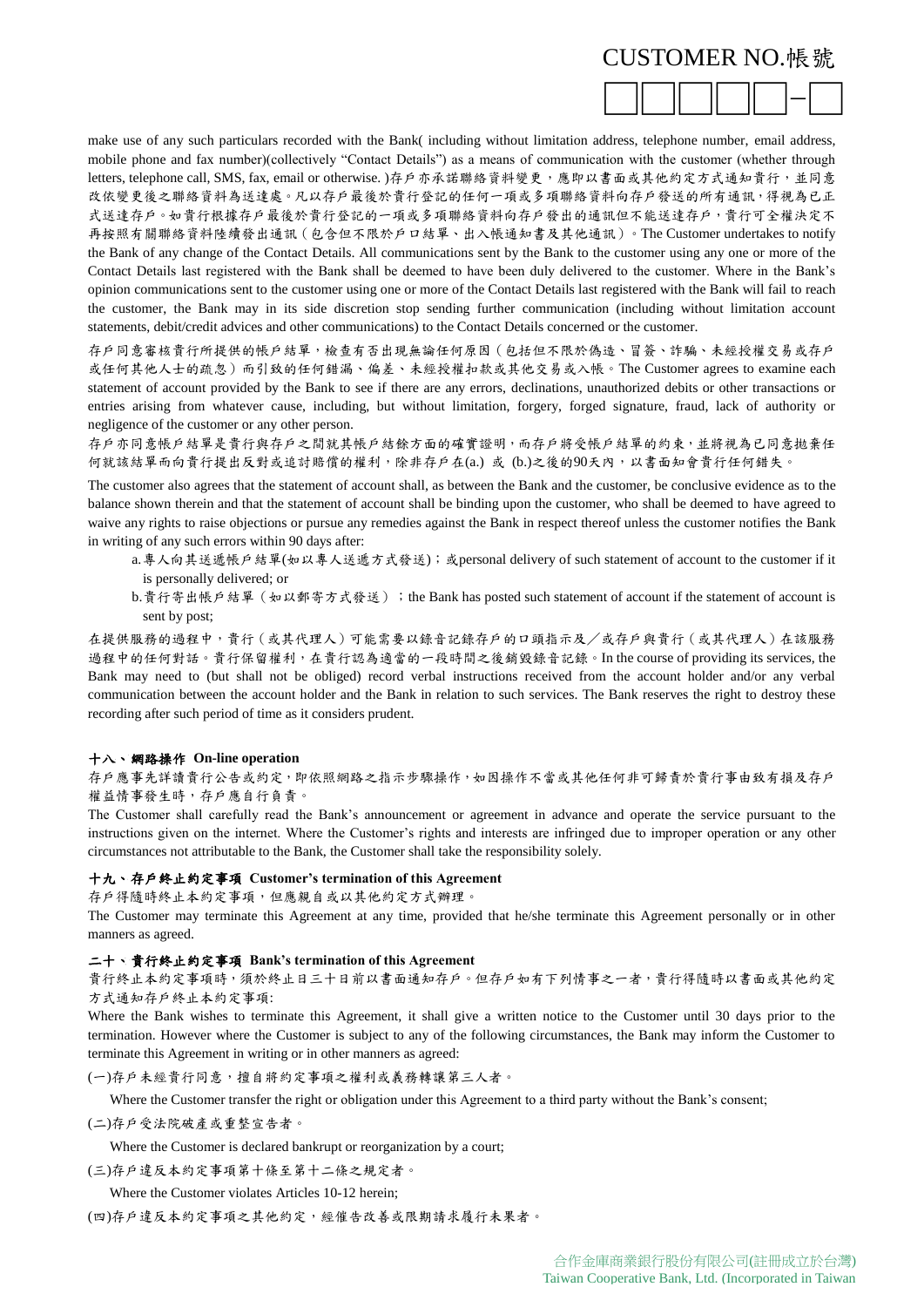

Where the Customer breaches other provisions of this Agreement and fails to rectify his/her default or to perform the agreement within specified time limit upon been notified to do so.

#### 二十一、 約定事項修訂 **Amendments**

貴行可隨時全權修訂本約定事項及貴行所提供的服務的有關條款。有關修訂將在貴行已張貼告示或其他方式預先通知存戶。 如存戶並未於該段通知期結束前取消其帳戶或該等服務,將被視為同意該等修訂。The terms herein and those pertaining to any services provided by the Bank may, at the Bank's sole discretion, be changed from time to time upon giving the customer prior notice by way of display in the Bank's premises or by such other method as the Bank may decide. If the customer does not close the account or cancel the services prior to the expiry of the notice period, the account holder shall be deemed to have agreed to such change.

## 二十二、 標題 **Heading**

本約定事項各條標題,僅為查閱方便而設,不影響約定事項有關條款之解釋、說明及瞭解。

The headings herein are provided for convenient reference only, which shall not affect the interpretation, construction and understanding of the relevant provisions herein.

#### 二十三、 個人資料 **Computer processed personal data**

- (一)存戶須向貴行提供有關任何服務的申請所需的所有資料(「個人資料」),以利貴行考慮是否為存戶提供該等服務。如存 戶未能向貴行提供有關資料,可能會導致貴行無法提供該等服務。To enable the Bank to consider whether to provide the customer with any services, the customer is required to supply to the Bank from time to time the customer's personal information("Personal Data") and failure to do so may result in the Bank's inability to provide such service.
- (二)存戶與貴行均須受本約定事項及香港《個人資料(私隱)條例》(香港法例第486章) 及普通法下的適用的保密規定之限制。 Each of the Bank and Customer hereby agrees to be bound by the terms and conditions in relation to the confidentiality as set out in this Agreement, the Personal Data (Privacy) Ordinance (Chapter 486 of the laws of Hong Kong) and the confidentiality provisions applicable to the Customer at common laws in relation to privacy.
- (三)存戶同意貴行有權於其營業目的或其他法令許可範圍內,對存戶之資料蒐集、電腦處理或國際傳遞及利用,並得將之提 供與貴行所委任處理營業相關事務人。The Customer agrees that the Bank may collection, computer process, transmit across borders and use the Customers' personal data for the respective and specific purpose and pursuant to laws.貴行會就該等個人資 料、詳情及資料予以使用、儲存、披露、轉移(無論在香港境內或境外)及/或與貴行認為有需要的所有人士交換,包 含但不限於合作金庫任何成員公司,作為任何及所有關該等服務的用途,而將該等個人資料連同貴行擁有有關存戶的任 何其他個人資料做核對,及/或考慮宣傳,改善或推廣貴行及合作金庫任何其他成員公司一般向帳號持有人提供的財務 或其他服務,或產品,及/或打及或防止洗黑錢、恐怖分子籌資活動和其他行事活動,及/或根據貴行不時向存戶發出 的結單、通告、通知或其他條款及條件所載的貴行一般個人資料透漏政策用的任何其他用途及向有關人士透露。The Bank will use, store, disclose, transfer (whether within or outside Hong Kong) and/or exchange such Personal Data, details and information to or with all such persons as the Bank may consider necessary including without limitation any member of the Taiwan Cooperative Bank for any and all purposes in connection with such service and/or in connection with matching for whatever purpose( whether or not with a view to taking any adverse action against the customer) any such Personal Data with other Personal Data concerning the customer in the Bank's possession and/or fir the purpose of considering, promoting, improving or furthering the provision of financial or other services or products by the Bank to the customer generally, and/or for the purpose of detecting or preventing money laundering, terrorist financing and other criminal activities, and/or for any other purposes and to such persons as may be in accordance with the Bank's general policy on disclosure of Personal Data as set out in Statement, Circulars, Notices or other Terms and Conditions made available by the Bank to the customer from time to time.
- (四)在不損害上述條款的情況下,存戶確認當貴行認為有需要或適當時,可將任何該等個人資料、詳情或資料轉給香港特別 行政區境內或境外的任何服務供應商,以便該等供應商為貴行進行資料處理或代表貴行向存戶提供任何服務。若待等境 外服務供應商所在地區的資料保障條例較為寬鬆,貴行將要求該等服務供應商向貴行做出與香港的資料保障條例基本相 同的保密承諾。在任何情況下,貴行將會繼續負責將此等個人資料、詳情或資料保密。Without prejudice to the foregoing, the customer acknowledges that, where the Bank considers it necessary or appropriate, the Bank may transfer any such Personal Data, details or information to any service provider (whether situated in or outside the Hong Kong Special Administrative Region) for the purpose of data processing or providing any service on behalf of the Bank to the customer. Where the service provider is situated outside Hong Kong in an area where there are less stringent data protection lwws, the Bank will impose on the service provider confidentiality undertaking substantially similar to the requirements of the data protection laws in Hong Kong. In any event, the Bank will remain responsible for ensuring the confidentiality of such Personal Data, details and information.
- (五)存戶了解貴行網路銀行系統及其伺服器之建置維護是由貴行委由位於台灣的總行進行維運,並由總行資訊處開發與維 護。存戶可向貴行洽詢有關委外作業所揭露於受委託機構之資訊種類及受委託機構之名稱等資料。存戶並同意貴行將其 資料外判至貴行總行資訊處做處理。貴行將確保總行資訊處於電腦處理及利用存戶資料時,仍應依法令規定及保障客戶 資料的機密與安全。存戶確認貴行可能隨時被要求提供有關存戶的銀行資料給其他財務機構或人士,而存戶同意貴行提 供此等資料。存戶了解若貴行的總行所屬之主管當局因監理需要而徵調客戶資料時,將會事先通知香港金融管理局。The Customer agrees that in order to meet the Bank's business needs, the Bank may outsource the permitted scope of business pursuant to the requirements of Hong Kong Monetary Authority to other institutions. The Customer understands that